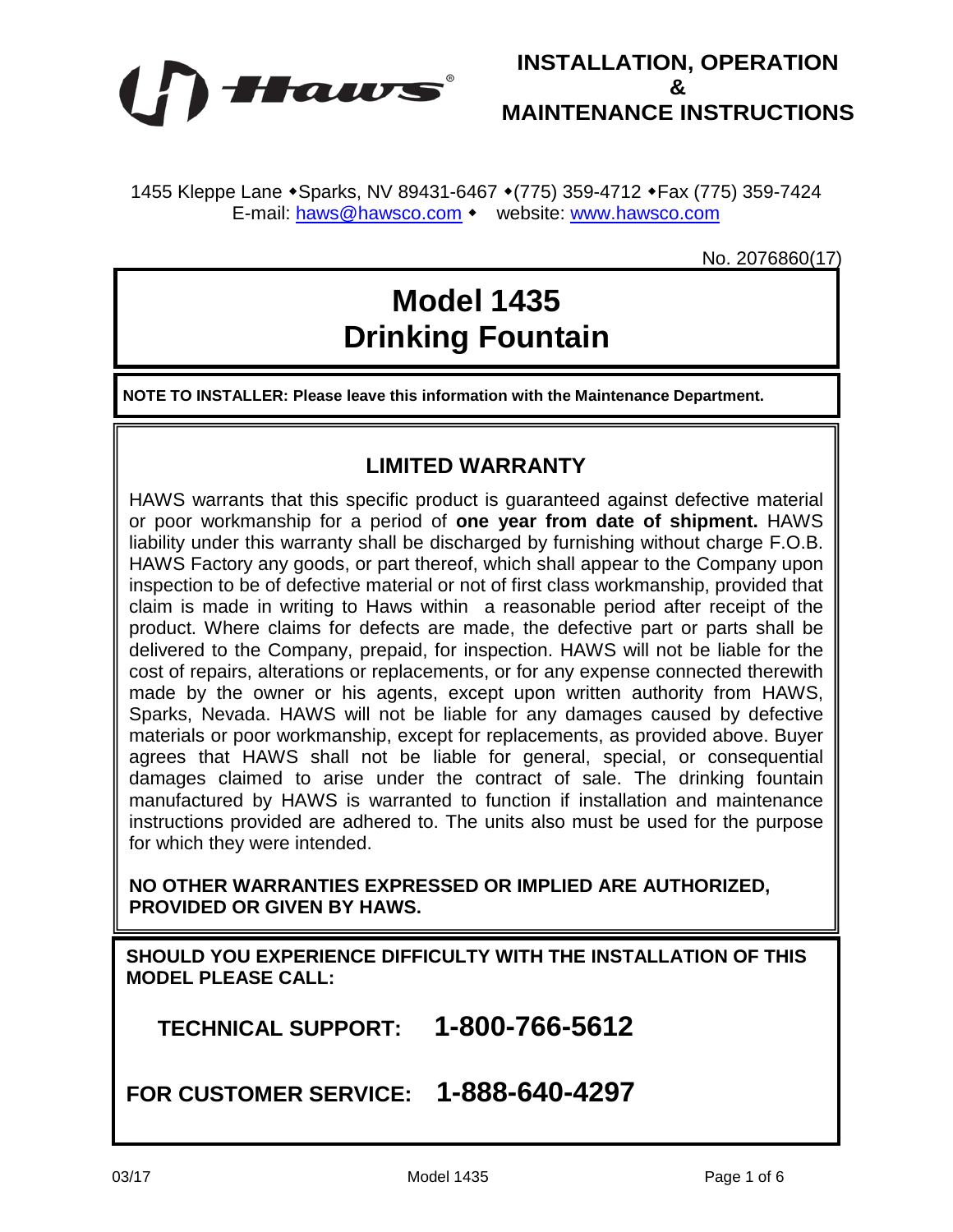**RECOMMENDED TOOLS:** Hack saw, pipe joint sealant, screwdriver, level, 12" adjustable wrench, 10" pipe wrench, 5/64" and 5/32" hex key wrench, 9/16", 1/2", 7/16" socket wrench or open-end wrench.

**LOCATION OF UNIT:** When installing this unit, local, state or federal codes should be adhered to. (If height other than shown is required, then dimensions must be adjusted accordingly).

**SUPPLY LINE:** The minimum recommended line size is 1/2"IPS with 30-90 PSI (2-6 ATM) flowing pressure. Where sediment or mineral content is a problem, an inlet filter is recommended.

**PLUMBING CONNECTIONS:** Inlet is 3/8" O.D. tube fitting. Waste outlet is female 1-1/2" IPS.

**MAINTENANCE:** Periodically clean the strainer. Refer to 5874 Series Valve Manual for more information.

## **INSTALLATION PROCEDURE**

### **GENERAL NOTES:**

- **1. For all plastic push-in type fitting connections, only connect NSF-61 copper or plastic tubing. Stainless steel or glass tubing is not recommended. The following assembly instructions must be followed to ensure a watertight connection:**
	- **a. Cut tubing square and clean.**
	- **b. Mark from end of tube the length of insertion (See table below).**
	- **c. Push tube into the fitting until it bottoms out.**
	- **d. To remove, depress collet and pull tubing out.**

| <b>Tube Sizes</b> | O.D.<br><b>Tolerance</b> | <b>Insertion Depth</b> |
|-------------------|--------------------------|------------------------|
| 1/4"              | $\pm .005"$              | 11/16"                 |
| 3/8"              | $\pm .005"$              | 3/4"                   |
| 1/2"              | $\pm .005"$              | 7/8"                   |

Refer to Installation drawing for mounting. For assembly steps below refer to exploded view in Parts Breakdown drawing.

- **STEP 1:** Remove nut and washers from bubbler heads. Install bubbler heads through receptor. Install, respectively, rubber washer, fiber washer andl nut onto bubbler shank. Securely tighten nut.
- **STEP 2:** Remove pushbutton assembly from valve with spanner wrench provided. Be sure to also remove (chrome plated) ring nut and (chrome plated) washer from valve. At this point, carefully follow installation instructions shown on **5874 Series Valve/Push Button Operation and Maintenance Manual** under heading: **"INSTALLATION INSTRUCTIONS FOR 5874PB"**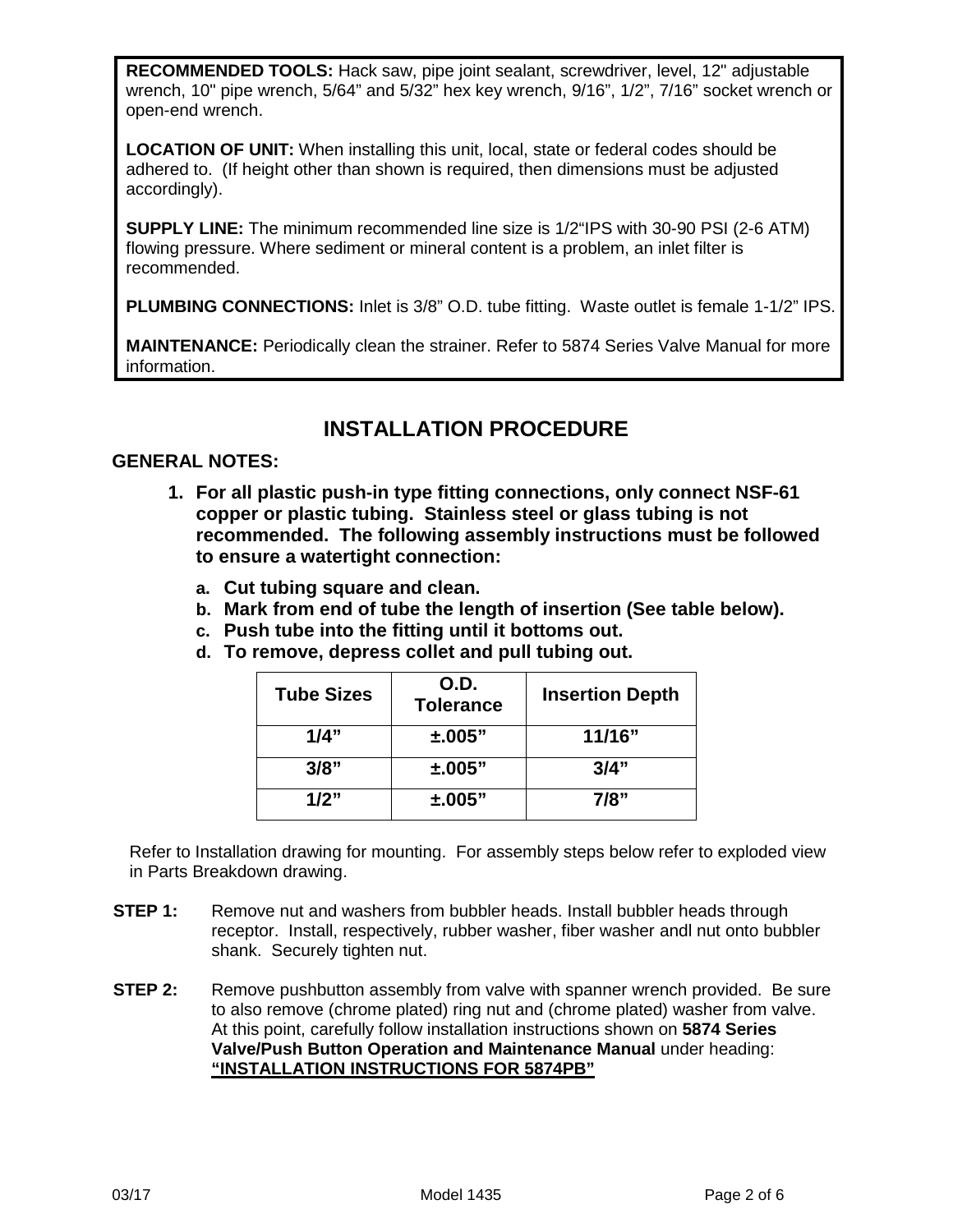# **INSTALLATION PROCEDURE**

- **STEP 3:** Make tubing connections from bubbler to the outlet side of control valve (Refer to Installation drawing). Follow instructions for tubing preparation, and insertion depths from Step 3.
- **STEP 4:** Place strainer into receptor, using putty; secure in place using fiber washer and lock nut.
- **STEP 5:** 1. Attach mounting brackets to wall using 3/8-16 mounting hardware (not supplied); **Hand tighten only** at this point**.**
	- 2. Align bowl over brackets such that bowl alignment tabs slide into slots at tops of brackets and bottom bowl tabs slide between or around brackets.
	- 3**.** Adjust brackets as needed to align bracket slots with bowl bottom tab holes and attach bowl to brackets using (1) 1/4-20 screw, (2) 1/4 ID Fender washers, (1) 1/4-20 hex nut per bracket. Insert mounting hardware such that screw heads cover holes in bowl bottom tabs, and Fender washers & nuts cover bracket slots; **Hand tighten only** at this point**.**
	- 4**.** Level bowl and **fully tighten** all mounting hardware such that bowl does not move when rocked up and down, nor move away from wall when pulled on.
- **STEP 6:** Flush supply line to clear debris. Connect to a 1/2" IPS supply line and tighten.
- **STEP 7:** Connect waste trap (supplied) to 1-1/2" IPS waste pipe (not supplied).
- **STEP 8:** Completely open the screwdriver stop (not supplied) and check for leaks.
- **STEP 9:** Adjust valves for desired flow height. See 5874 Series Valve Manual (supplied).
- **STEP 10:** Attach bottom plate to fountain using #10-24 hardware provided.

| <b>TROUBLESHOOTING</b> |                            |                         |                                                                                              |
|------------------------|----------------------------|-------------------------|----------------------------------------------------------------------------------------------|
| <b>PROBLEM</b>         |                            | <b>REPAIR CHECKLIST</b> |                                                                                              |
|                        | Insufficient bubbler flow. | 1a.                     | Check that inlet screwdriver stop valve<br>is in wide-open position.                         |
|                        |                            | b.                      | Verify minimum 30 psi flowing supply<br>pressure.                                            |
|                        |                            | C.                      | Clean strainer. See 5874 Series Valve<br>Manual.                                             |
|                        |                            | d.                      | Adjust valve to increase flow. Use front<br>adjust screw or see 5874 Series Valve<br>Manual. |

For more information about Haws products, see our website: [www.hawsco.com](http://www.hawsco.com/)

© 2017 Haws® Corporation – All Rights Reserved

HAWS® and other trademarks used in these materials are the exclusive property of Haws Corporation.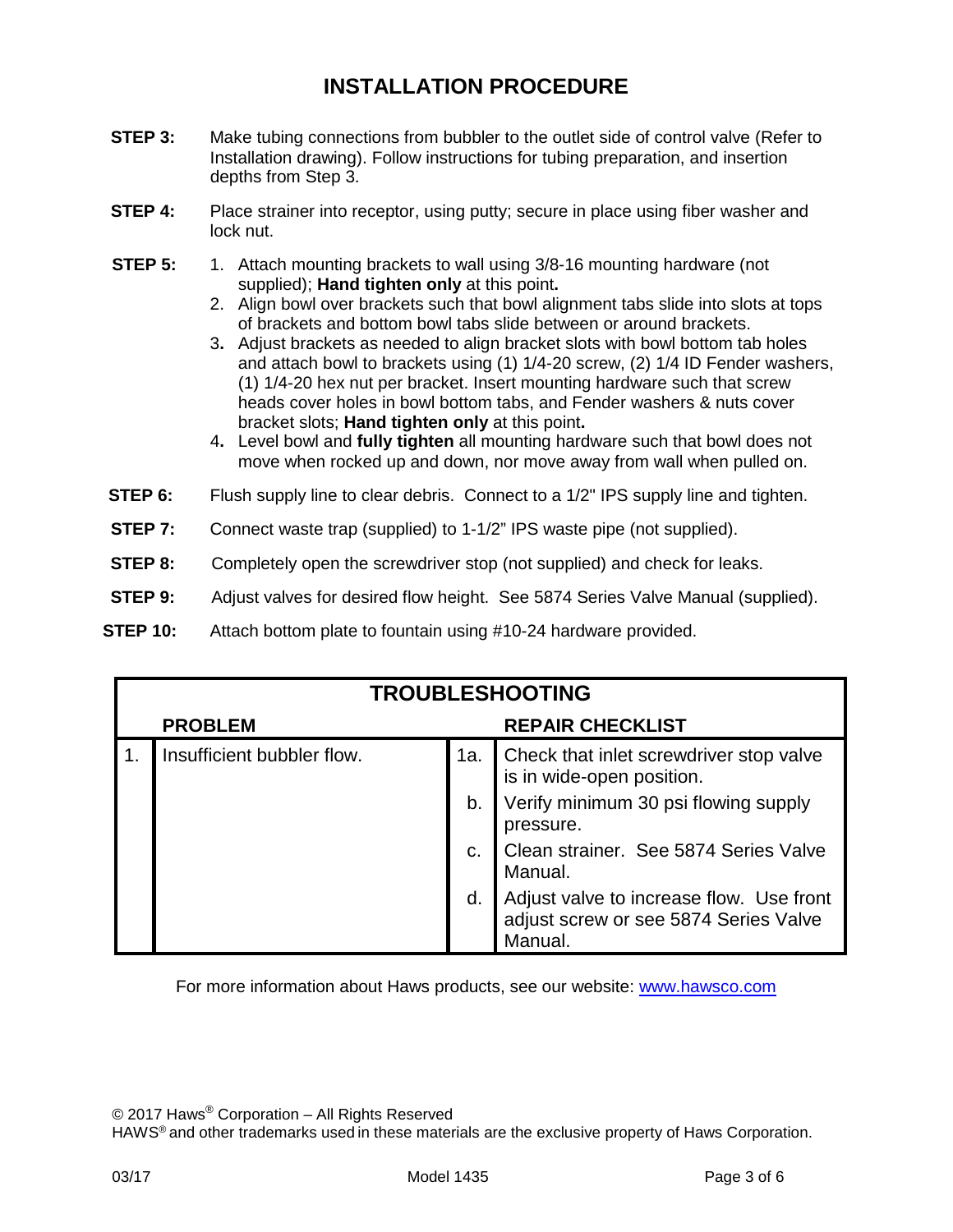

C 2017

PAGE 4 OF 6

HAWS  $^{\circledR}$  and other trademarks used in these materials are the exclusive property of Haws Corporation.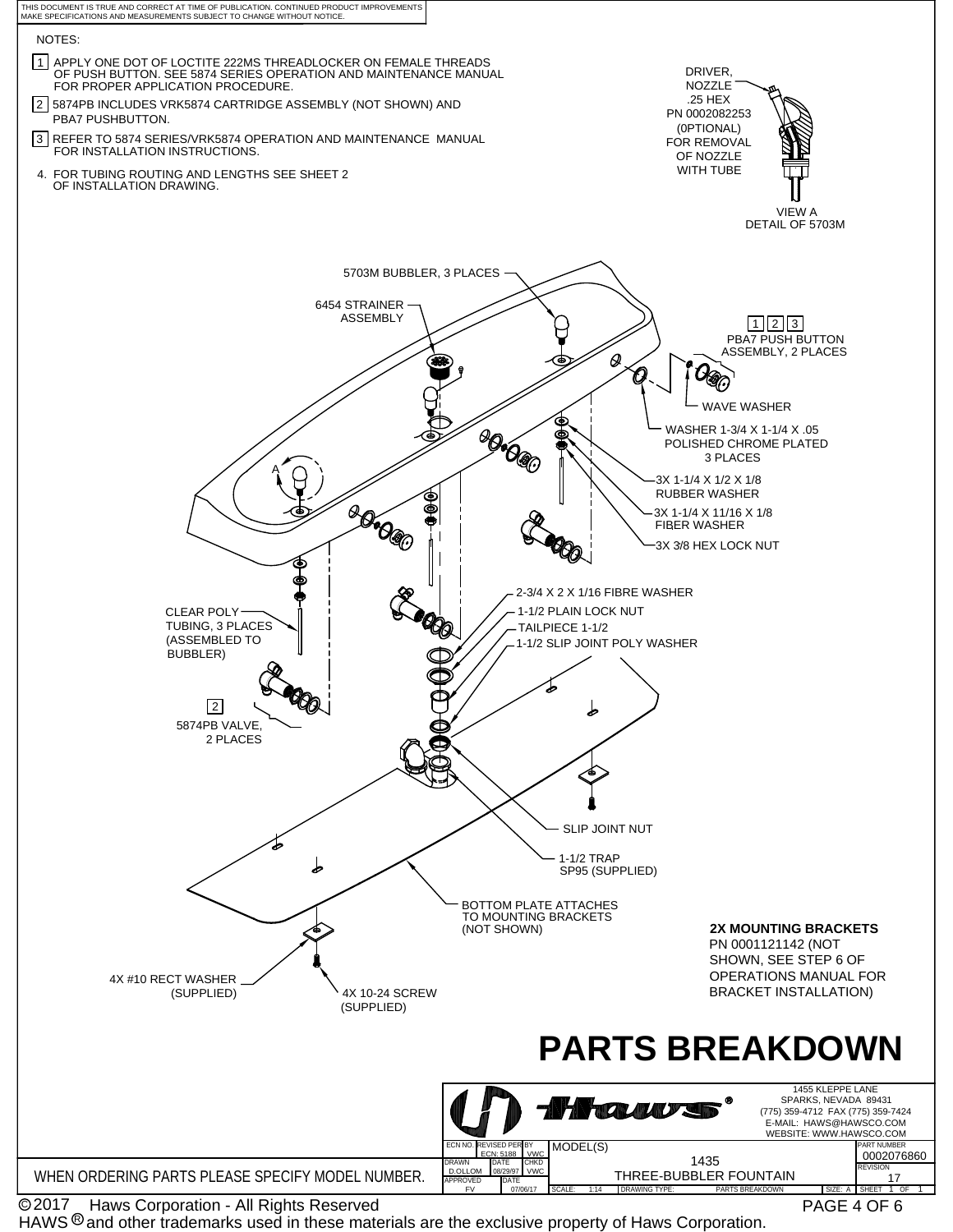THIS DOCUMENT IS TRUE AND CORRECT AT TIME OF PUBLICATION. CONTINUED PRODUCT IMPROVEMENTSMAKE SPECIFICATIONS AND MEASUREMENTS SUBJECT TO CHANGE WITHOUT NOTICE.

#### NOTES:

- 1. ROUGH-IN DIMENSIONS MAY VARY ±1/4" (6.4mm)
- 2. WHEN INSTALLING THIS UNIT LOCAL, STATE OR FEDERAL CODES SHOULD BE ADHERED TO. FOR INSTALLATION HEIGHTS OTHER THANSHOWN, DIMENSIONS MARKED (\*) MUST BE ADJUSTED ACCORDINGLY.
- 3 |REFER TO 5874 SERIES OPERATION AND MAINTENANCE MANUAL<br> ̄FOR PUSH BUTTON AND VALVE INSTALLATION/MAINTENANCE INSTRUCTIONS.
- (NOTES CONTINUED ON SHEET 2 OF 2)



@2017 Haws Corporation - All Rights Reserved. HAWS<sup>®</sup>and other trademarks used in these materials are the exclusive property of Haws Corporation.